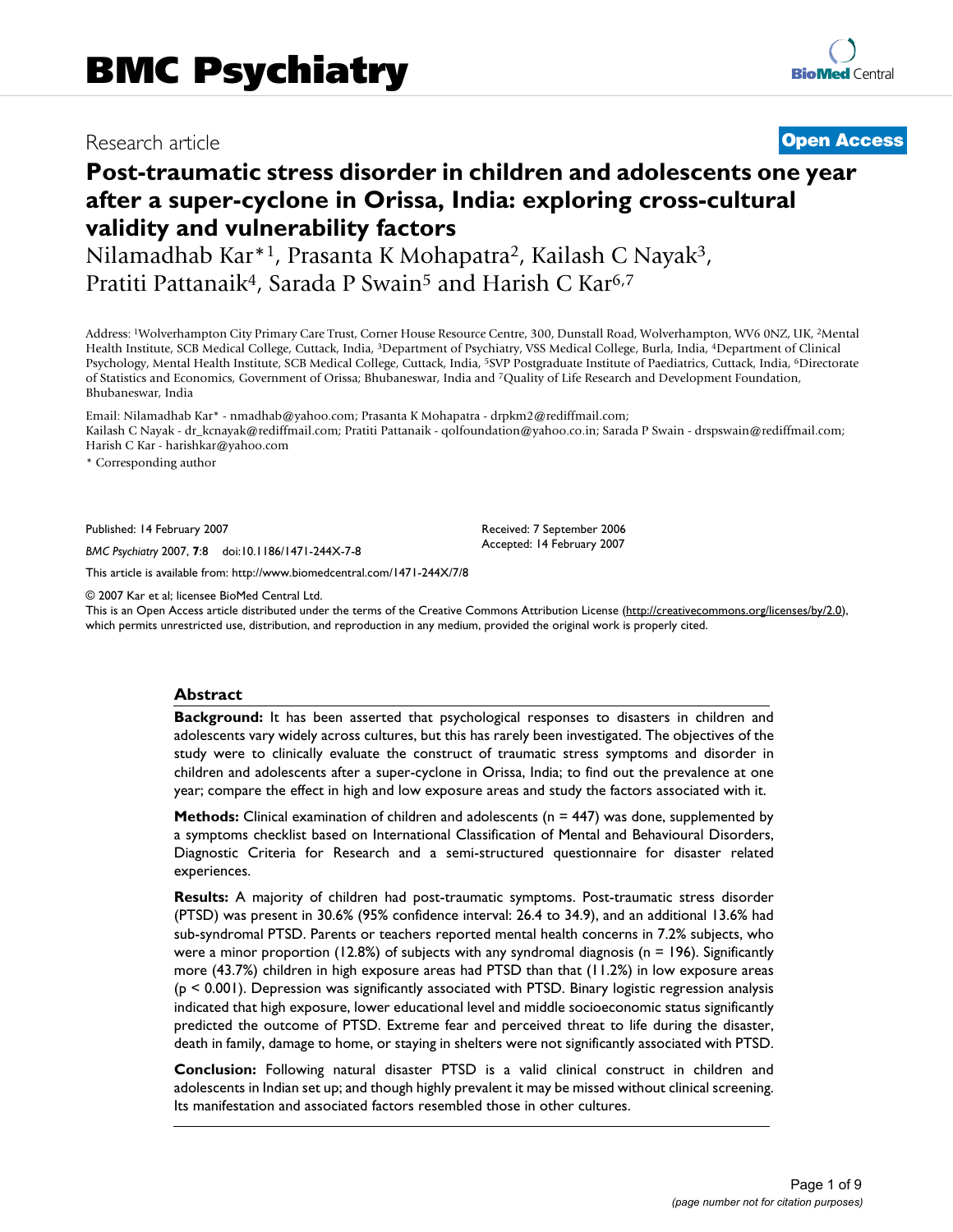# **Background**

Studies have noted that post-traumatic stress disorder (PTSD) in children remains usually under-recognized; and parents, teachers and even mental health professionals significantly underestimate both the intensity and the duration of the stress reactions in children [1]. However children exposed to a high magnitude natural disaster report sufficient symptoms to establish PTSD syndrome based on diagnostic classification [2]. Current literature suggests that there are wide variations of prevalence figures for PTSD in children and adolescents after natural disasters.

Studies conducted within one year of disasters report prevalence figures for PTSD such as: 4.5% three months after the 1999 earthquake in Ano Liosia, Greece [3]; 5% three months following hurricane Hugo [2] and 3% of males and 9% females 6 months after Hurricane Andrew [4].

Studies reporting prevalence at one year following natural disaster range from no syndrome after a flood [5], to 3.8– 6.2% after Hurricane Hugo [6]; 26.9% after super-cyclone of Orissa [7]; and 28.6% mild to moderate PTSD following Northridge Earthquake [8].

Similarly studies more than one year following disasters also suggest variable prevalence figures like 70% with moderate to severe post-traumatic stress symptomatology at 21 months after Hurricane Andrew [9]; 37% probable PTSD two years after Buffalo Creek dam collapse [10]; and 1.8% very severe, 20.4% severe, 38.3% moderate and 30.2% mild symptoms of PTSD and 22.2% probable PTSD three and a half years after the Marmara earthquake in Turkey [11]. These studies suggest that the symptoms of PTSD continue for years after natural disasters.

The variation in prevalence figures could be due to severity of exposure, assessment duration from the event and the methodology used [12]. All children exposed to disasters do not develop PTSD; some appear to have greater risk [2]. Various factors have been found to be predictive of development of PTSD e.g. severity of trauma exposure [13], female gender [14], trauma related parental distress [15] and accumulation of multiple stressors [16]. Previous traumatic events have been found to be a vulnerability factor for development of PTSD once they reach a certain threshold of trauma load [17,18]. Past experience of stressful events and their outcome, successful or otherwise, and coexisting adverse circumstances may also predict [19].

Manifestation of post-traumatic stress symptoms and syndrome may depend upon variation in cultural and societal response to stress, coping strategies and available support. It has been emphasized that there are numerous cultural considerations which are to be responded to in understanding and treating PTSD across cultures [20]. It has been observed that psychiatric morbidity among children and adult survivors of massive disasters in the Third World far exceed those found for disasters in United States communities [21]. However PTSD itself has been criticized as having limited cross-cultural validity [22]. PTSD as a valid clinical construct in adult survivors of natural disasters in Indian context has been suggested [23]. As one can not generalize the adult findings to children [12,24], it becomes imperative to study prevalence of and associated risk factors for PTSD in children and adolescents after disasters in different socio-cultural settings. In addition, such evaluation is important not only for the assessment of mental health, but for intervention and prevention issues as well, especially as trauma in childhood and adolescence is suggested to bring in prolonged vulnerability [25].

On the above background, we intended to find out the prevalence of post-traumatic stress symptoms and disorder, associated other symptoms and trauma related risk factors in children and adolescents following the 1999 super-cyclone in Orissa, India. We tried to find out the difference in prevalence in high and low exposure areas. The focus was also to clinically examine the construct of PTSD in children and adolescents following disasters in this culture.

## *The super-cyclone of Orissa*

A super-cyclone hit 12 coastal districts of Orissa, on the East Coast of India, on October 29, 1999, with a wind speed of 260 to 300 kilometer per hour and it continued for 72 hours. Tidal waves from sea at a height of 7 meters came up to 15 kilometers inland at various places. Thousands of villages were marooned for over two weeks before relief services could gain access. The super-cyclone affected over 15 million people, around 10000 persons died. The Government of Orissa estimated total damage at 39680 million Indian Rupees (around one billion US dollar) [26,27].

# **Methods**

The study was undertaken in the most affected Jagatsinghpur district and two other districts (Bhadrak and Kendrapara) out of 12 affected. The sea-side areas of Jagatsinghpur which were submerged in the seawater and experienced maximum impact of the cyclone with heavy loss of life and property were considered to be high exposure areas (HEA). Other districts which were hit by the super-cyclone but did not get swept away by sea water were considered low exposure areas (LEA).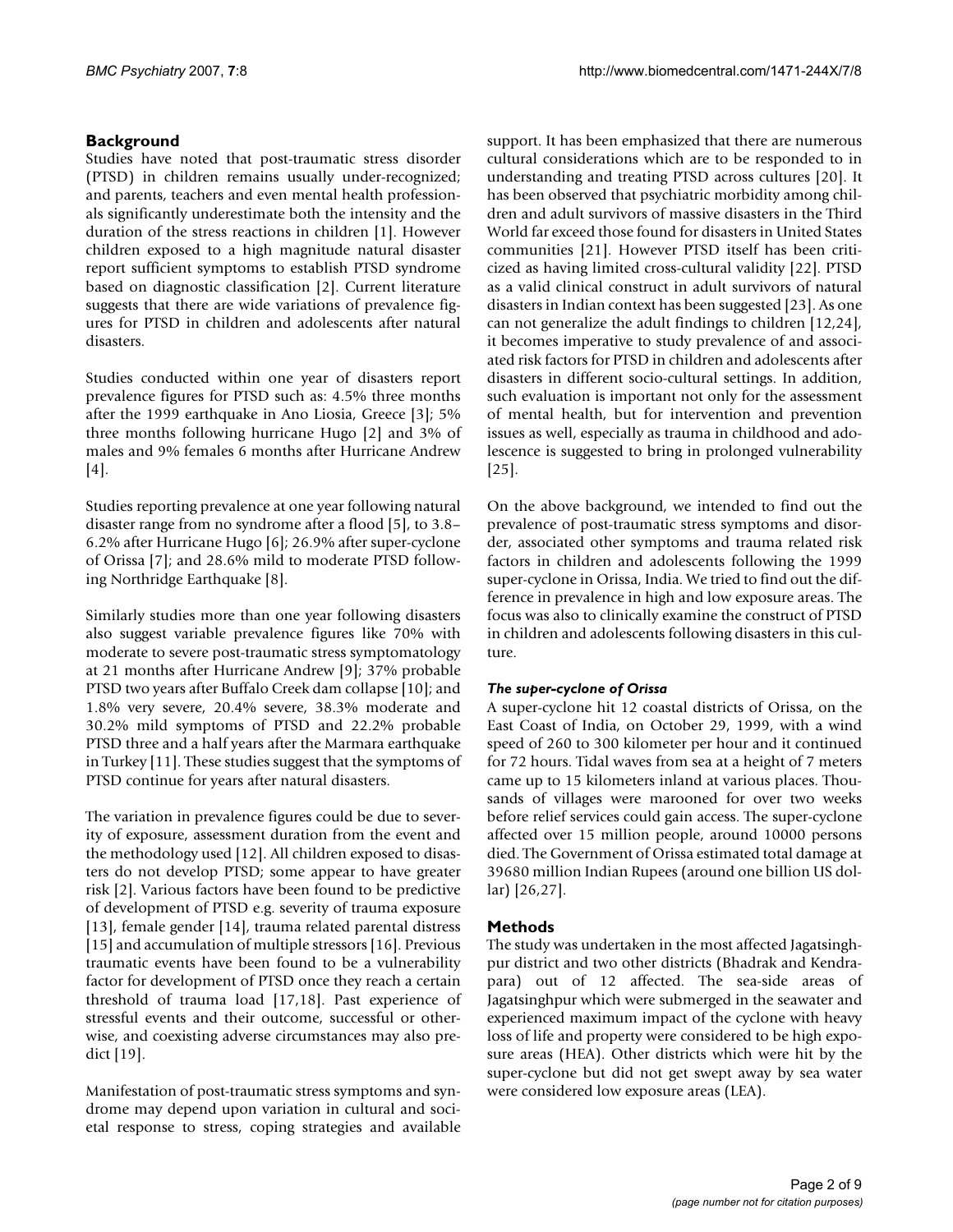Following stratification to HEA and LEA, the subjects were selected in clusters. In Jagatsinghpur district four schools from the most affected Erasama block were chosen. In the other districts one block per district was selected. The study was carried out on two schools of Kendrapara and one school in Bhadrak District. The classes in schools were selected randomly. All students in the selected classes were taken up as subjects for the study. Efforts were made to contact the children and adolescents who were absent in the class, for enrolment to the study. Some evaluations were done in their homes in villages. The sample was thus ensured to be representative of the children and adolescents of the two strata. The teachers were briefed about the study beforehand. The children were interviewed in their schools and villages in the months of November and December 2000, one year after the super-cyclone.

Informed consent from a parent or a responsible adult was obtained. There were no refusals to participate. The class teacher or a parent of the child was present during the interview. The clinical evaluation was conducted by the psychiatrists in the local language, Oriya. It was supplemented by a checklist questionnaire based on International Classification of Mental and Behavioural Disorders, 10th revision: Diagnostic Criteria for Research (ICD-10- DCR) [28]. The questionnaire included the symptoms of PTSD and provided the translated version in the local language Oriya. In addition to PTSD symptomatology, we specifically assessed for depressive, anxiety and somatic symptoms using a semi-structured format.

Socio-demographic variables and disaster related experiences e.g. damage to house, displacement and living in shelters, death in family and extreme degree of fear during disaster with perceived threat to life were noted. Socioeconomic status (SES) was determined based on per capita family income per month, which was supplemented by the assessment of household income, employment status, type of housing, profile of the land owned, indebtedness and financial capability to buy food. The SES groups were categorized as 'below poverty line', lower, lower middle, upper middle and upper. Parents and teachers were asked to report any mental health concern with onset following super-cyclone in any child or adolescent. The study protocol was approved by the ethics committee of Quality of Life Research and Development Foundation.

The statistical tests were done by SPSS package. The categorical data were analyzed by using chi-square tests and the continuous variables were compared by two-tailed ttests. Binary logistic analysis was used to determine the impact of independent variables on the diagnosis of PTSD as outcome. Statistical significance was defined at the standard 0.05 level.

# **Results**

## *Sample*

The sample consisted of 447 children and adolescents with an age range of 7–17 years (mean age  $\pm$  SD: 12.9  $\pm$ 1.83 years). Sample characteristics are presented in table 1. There were none in the upper SES group. We combined lower and upper middle groups to a single middle SES group for comparison purposes. Amongst the subjects, 268 children and adolescents (female: 136 and male: 132) were from the HEA, who experienced the sea tide sweeping inland, in addition to being in the centre of the cyclone. Others ( $n = 179$ , female: 88 and male: 91) were from LEA. Mean age of the children from high and low exposure areas were  $12.6 \pm 1.85$  and  $13.6 \pm 1.62$  years respectively.

# *Cyclone related experience*

Less than half of the children and adolescents studied said that they had prior information regarding the arrival of the super-cyclone (HEA 44.0% vs. LEA 38.0%). Significantly more number of subjects from HEA reported complete damage to home (89.9% vs. 77.1%,  $χ²:13.7$ , p: 0.000), displacement due to super-cyclone and having to stay in shelters (83.6% vs. 69.3%,  $\chi^2$ :12.7, p: 0.000), extreme degree of fear during the disaster with life threat (91.8% vs. 79.3%,  $\chi^2$ :14.5, p: 0.000) and death in family in super-cyclone (6.3% vs. 0.0%,  $\chi^2$ : 11.8, p: 0.001) compared to subjects in LEA suggesting the experience in HEA to be more traumatic.

## *Prevalence of PTSD*

After one year of the disaster, PTSD was diagnosed in 137 (30.6%; 95% Confidence Interval (CI): 26.4–34.9) children and adolescents. It was observed that an additional 61 (13.6%) subjects could be categorised as sub-syndromal PTSD. They had number of symptoms needed to fulfil the criteria for PTSD, but the symptoms were occasional, fleeting, lacked persistence and severity to justify syndromal PTSD diagnosis clinically. Proportions of subjects with PTSD in different socio-demographic variables and associated factors are given in table 1. Mean age of subjects with PTSD was  $12.6 \pm 1.69$  compared to  $13.2 \pm 1.86$ years of others (t: 2.94, p: 0.003). More children from age category of 11–13 years had PTSD. Children up to the class 5 were more vulnerable (mean age 10.5 years) than those in higher classes. Higher exposure and middle socioeconomic status were significantly associated with PTSD. Prevalence figures of various post-traumatic stress symptoms are presented in table 2, with the difference between the high and low exposure areas.

Parents and teachers reported mental health concerns in 32 (7.2%) subjects, amongst whom 17 (53.1%) had PTSD  $(\chi^2: 8.2, p: 0.004)$ . Diagnostic breakdown of these 32 children and adolescents were: no syndromal diagnosis in 7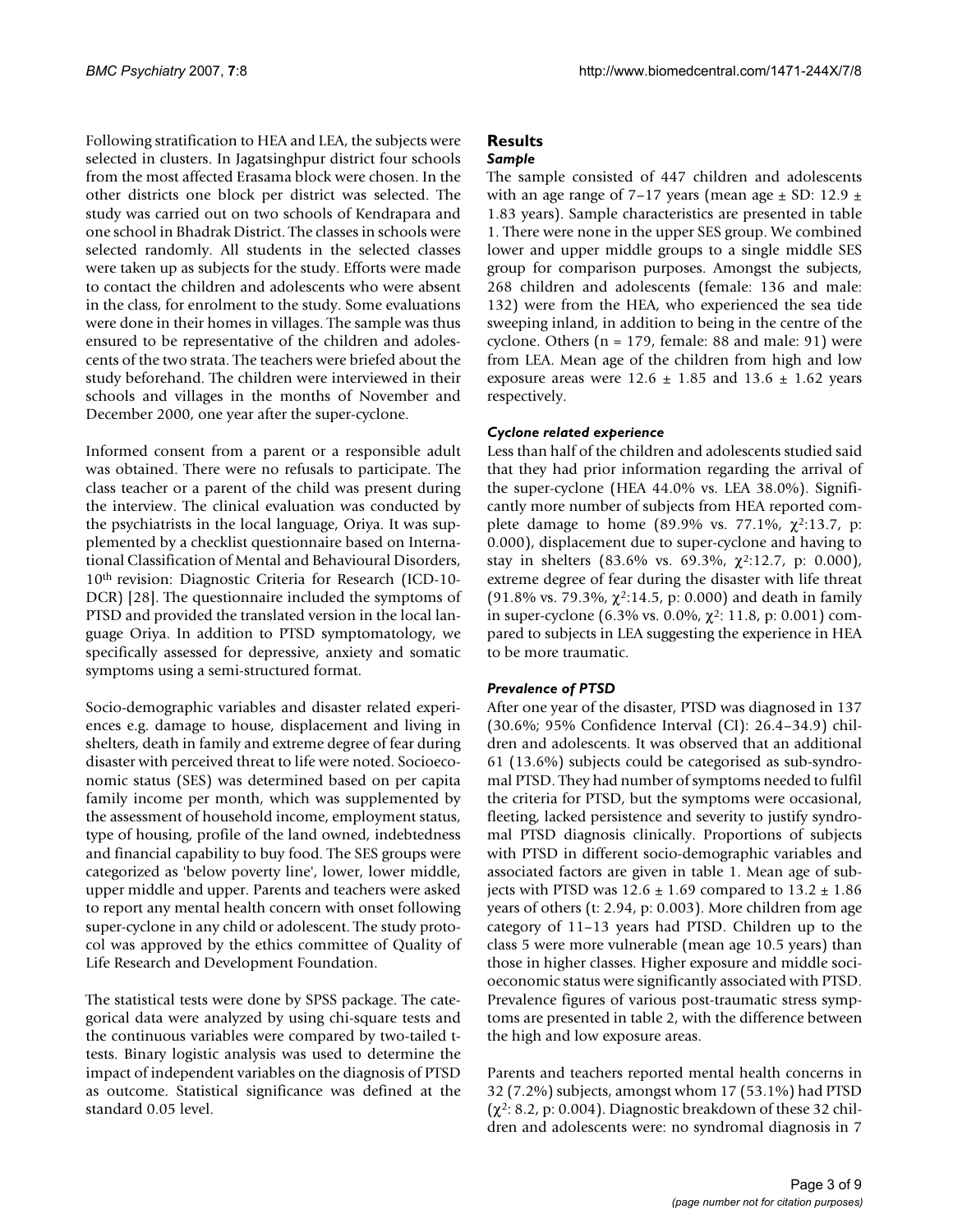|  |  |  |  |  | Table 1: Sample characteristics and prevalence of PTSD in different groups |
|--|--|--|--|--|----------------------------------------------------------------------------|
|--|--|--|--|--|----------------------------------------------------------------------------|

| Variables                                 | Total $(N = 447)$ |      | Proportion with PTSD $(N = 137)$ |      | 95% CI        |
|-------------------------------------------|-------------------|------|----------------------------------|------|---------------|
|                                           | n                 | %    | n                                | %    |               |
| Gender                                    |                   |      |                                  |      |               |
| Female                                    | 224               | 50.1 | 72                               | 32.1 | $25.9 - 38.2$ |
| Male                                      | 223               | 49.9 | 65                               | 29.1 | $23.1 - 35.1$ |
| Age categories in years*                  |                   |      |                                  |      |               |
| 10 or less                                | 53                | 11.9 | 3                                | 24.5 | $18.6 - 30.5$ |
| $11 - 13$                                 | 175               | 39.1 | 75                               | 42.9 | 35.6-50.2     |
| 14 or above                               | 219               | 48.9 | 49                               | 22.4 | $19.6 - 25.2$ |
| Educational level*                        |                   |      |                                  |      |               |
| Class 5 or less                           | 120               | 26.8 | 50                               | 41.7 | 32.9-50.5     |
| Class 6-8                                 | 110               | 24.6 | 41                               | 37.3 | $28.3 - 46.3$ |
| Class 9-10                                | 217               | 48.5 | 46                               | 21.2 | $15.8 - 26.6$ |
| Socioeconomic status*                     |                   |      |                                  |      |               |
| Below poverty line                        | 272               | 60.8 | 66                               | 24.3 | $19.2 - 29.4$ |
| Lower                                     | 96                | 21.5 | 29                               | 30.2 | $21.2 - 39.4$ |
| Middle                                    | 79                | 17.7 | 42                               | 53.2 | $42.2 - 64.2$ |
| Exposure*                                 |                   |      |                                  |      |               |
| High                                      | 268               | 59.9 | 117                              | 43.7 | 37.8-49.6     |
| Low                                       | 179               | 40.0 | 20                               | 11.2 | $6.6 - 15.8$  |
| Traumatic experience                      |                   |      |                                  |      |               |
| Death in family                           | 17                | 3.8  | 6                                | 35.3 | $12.6 - 58.0$ |
| Had disaster warning**                    | 186               | 41.6 | 67                               | 36.0 | $29.1 - 42.9$ |
| Home damaged                              | 379               | 84.8 | 116                              | 30.6 | $25.9 - 35.2$ |
| Had to stay away from home                | 348               | 77.8 | 108                              | 31.0 | $26.2 - 35.9$ |
| Had extreme degree of fear during cyclone | 388               | 86.8 | 122                              | 31.4 | $29.1 - 33.7$ |

 $*_{p}$  < 0.001;  $*_{p}$  < 0.05; CI: Confidence Interval

(21.9%), only depression in 8 (25.0%), only PTSD in 9 (28.1%) and both diagnoses in 8 (25.0%). The ones without syndromal diagnosis had post-traumatic stress symptoms and other associated symptoms but those did not amount to syndromal clinical diagnosis. While 25 (78.1%) children and adolescents out of 32 reported by parents had syndromal diagnosis, they were only 12.8% of the 196 subjects who had any diagnosis.

#### *Other symptoms*

There are various other symptoms which were significantly associated with subjects having PTSD (table 3). Suicidal ideas were there in 4.9% and ideas of worthlessness in 6.7%. There were 106 (23.7%) subjects with syndromal depression based on ICD-10-DCR [28]. As a comorbid condition depression was found in 47 (34.3%) children and adolescents with PTSD, compared to 59 (19.0%) subjects without PTSD ( $\chi^2$ :12.3, p: 0.000). This highlighted that most of the children with PTSD did not have comorbid depression; and more than half (55.7%) of depressed children did not have PTSD. There were 196 (43.8%) children and adolescents who had any syndromal diagnosis, either PTSD or depression or both. There was no disruptive behaviour, conduct problem or oppositional behaviour noted or reported by the parents or teachers.

#### *Difference in high and low exposure areas*

Prevalence of many associated symptoms also differed significantly in high and low exposure areas. Continuing fear that the cyclone may come again was more frequent in HEA (60.4%) vs. that in LEA (23.5%) ( $\chi^2$ : 59.1, p: 0.000). It was particularly important as most children reported fear and reliving of experiences with slight wind and rain. Depressive symptoms were also prominent; and the following significantly differentiated subjects in HEA and LEA: depressed mood (HEA 37.3% vs. LEA 14.5%,  $\chi^2$ : 27.5, p: 0.000), hopelessness (HEA 38.1% vs. LEA 10.1%,  $\chi^2$ : 42.8, p: 0.000), decreased interest in pleasurable activity (HEA 49.6% vs. LEA 5.0%,  $\chi^2$ : 98.4, p: 0.000) and decreased social interaction (HEA 28.4% vs. LEA 4.5%, χ<sup>2</sup>: 40.1, p: 0.000).

Binary logistic regression suggested that high exposure, lower educational level and middle socioeconomic status significantly predicted the outcome of PTSD. The summary is provided in table 4.

#### **Discussion**

It is known that children may not report their psychological reactions to the trauma unless they are specifically asked about aspects of trauma [29]; and that directly ask-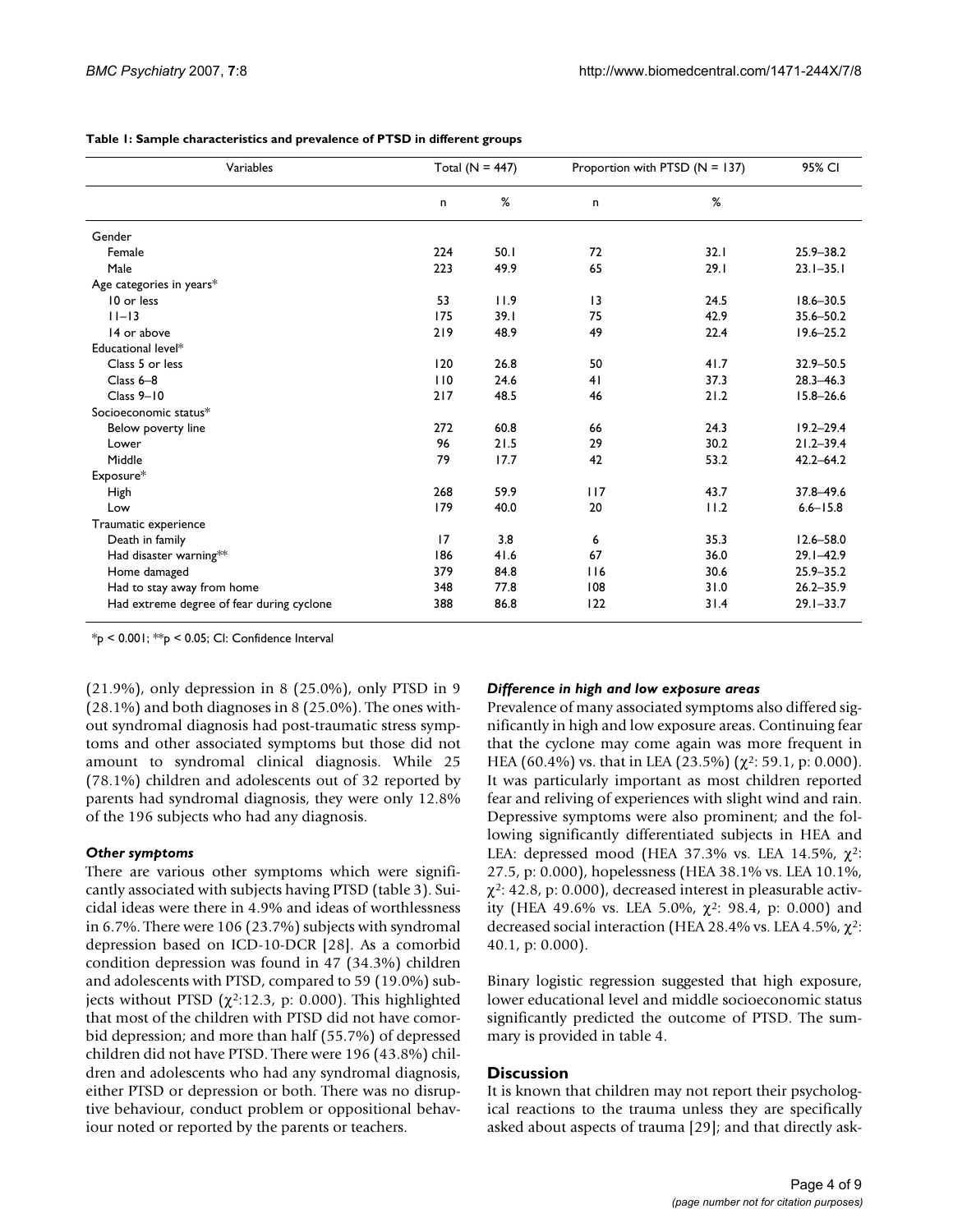#### **Table 2: Post-traumatic stress symptoms**

| Post-traumatic stress symptoms                            | Total |                  | Exposure         |  |  |  |  |
|-----------------------------------------------------------|-------|------------------|------------------|--|--|--|--|
|                                                           |       | Low (n = $179$ ) | High $(n = 268)$ |  |  |  |  |
|                                                           | %     | ℅                | %                |  |  |  |  |
| Experiencing distress when<br>reminded or exposed to cues | 83.4  | 76.0             | 88.4**           |  |  |  |  |
| Actual or preferred avoidance                             | 60.0  | 69.3             | $53.7**$         |  |  |  |  |
| Distressing persistent recollection                       | 53.0  | 16.8             | $77.2*$          |  |  |  |  |
| Difficulty recollecting some<br>aspects of the cyclone    | 41.6  | 54.2             | $37.2*$          |  |  |  |  |
| Hypervigilance                                            | 41.2  | 7.3              | $63.8*$          |  |  |  |  |
| Difficulty in concentrating                               | 36.9  | 15.1             | $51.5*$          |  |  |  |  |
| Exaggerated startle                                       | 36.2  | 5.6              | $56.7*$          |  |  |  |  |
| Irritability or outbursts of anger                        | 24.8  | 1.1              | $40.7*$          |  |  |  |  |
| Reexperiencing, reliving                                  | 24.4  | 7.8              | $35.4*$          |  |  |  |  |
| Recurring dreams                                          | 18.8  | 15.6             | 20.9             |  |  |  |  |
| Difficulty in falling or staying in<br>sleep              | 8.3   | 3.9              | $11.2**$         |  |  |  |  |

 $*_{p}$  < 0.001;  $*_{p}$  < 0.01

ing the child about PTSD symptoms as they relate to the stressor is always required [1]. In the index study symptoms of PTSD were evaluated clinically, supported by a checklist questionnaire based on ICD-10-DCR [28]. It was feasible to assess children in the post-disaster situation in schools and villages through the above method.

Construct of PTSD has been criticised as having limited cross-cultural validity [22]. Our epidemiological study evaluated the construct for validity in children and adolescents in Orissa, India through clinical interview method. The results suggest that post-traumatic symptoms and the

**Table 3: Other symptoms significantly associated with PTSD**

syndrome in children and adolescents in this culture resembled those noted in western societies.

Our study has a few limitations. There was no standardised instrument used for diagnostic purposes; however clinical interview method probably helped evaluating the cross cultural validity of the concept. Other vulnerability factors like pre-existing mental and physical ill health, other pre-existing or concurrent life events independent and unrelated to super-cyclone, pre-disaster functioning, coping strategies, history of distress or disorder in parents and family were not studied. There was no measure of

| Symptoms                |     | Total no of children reporting this problem |     | Proportion in subjects with PTSD |  |  |
|-------------------------|-----|---------------------------------------------|-----|----------------------------------|--|--|
|                         | n   | %                                           | n   | %                                |  |  |
| Continuing fear that    | 204 | 46.3                                        | 107 | $52.5*$                          |  |  |
| cyclone may come again  |     |                                             |     |                                  |  |  |
| Anhedonia               | 142 | 31.8                                        | 75  | $52.8*$                          |  |  |
| Depressed mood          | 126 | 28.2                                        | 55  | $43.7*$                          |  |  |
| Tired most of the time  | 2   | 27.1                                        | 52  | 42.9***                          |  |  |
| Hopelessness            | 120 | 26.8                                        | 56  | 46.7*                            |  |  |
| Headache                | 107 | 23.9                                        | 32  | $29.9*$                          |  |  |
| Decreased appetite      | 93  | 20.8                                        | 49  | $52.7*$                          |  |  |
| Easily fearful          | 92  | 20.6                                        | 59  | $64.1*$                          |  |  |
| Easily gets tired       | 89  | 19.9                                        | 36  | 40.4**                           |  |  |
| Decreased socialisation | 84  | 18.8                                        | 56  | $66.7*$                          |  |  |
| Anxiety, worry          | 65  | 14.5                                        | 33  | $50.8*$                          |  |  |
| <b>Indecisiveness</b>   | 60  | 13.4                                        | 26  | $43.3**$                         |  |  |
| Difficulty in thinking  | 32  | 7.2                                         | 22  | $68.8*$                          |  |  |

 $*_{p}$  < 0.001;  $*_{p}$  < 0.05;  $*_{p}$  < 0.01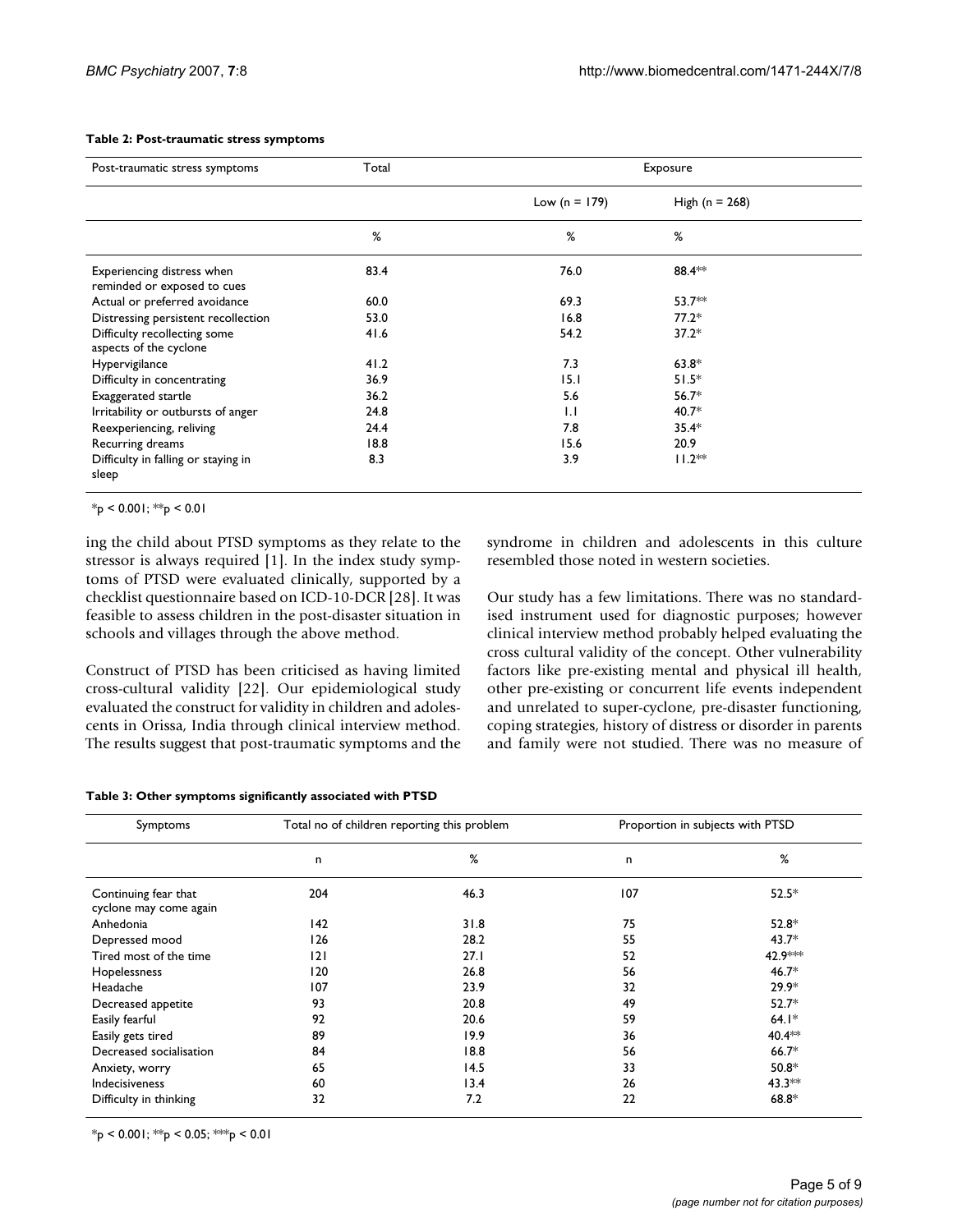|                           | В        | S.E.  | Wald   | df | Sig. | Exp(B) | 95.0% CI for Exp(B) |       |
|---------------------------|----------|-------|--------|----|------|--------|---------------------|-------|
|                           |          |       |        |    |      |        | Lower               | Upper |
| High exposure             | 1.411    | .294  | 23.022 |    | .000 | 4.100  | 2.304               | 7.296 |
| Age                       | .251     | .138  | 3.277  |    | .070 | 1.285  | .979                | 1.685 |
| <b>Education</b> years    | $-.336$  | .126  | 7.102  |    | .008 | .714   | .558                | .915  |
| Received disaster warning | .281     | .229  | 1.496  |    | .221 | 1.324  | .844                | 2.076 |
| Below poverty line SES#   |          |       | 8.503  | 2  | .014 |        |                     |       |
| Lower SES                 | .430     | .291  | 2.187  |    | .139 | 1.537  | .869                | 2.716 |
| Middle SES                | .841     | .296  | 8.066  |    | .005 | 2.319  | 1.298               | 4.145 |
| Constant                  | $-2.875$ | 1.067 | 7.258  |    | .007 | .056   |                     |       |

**Table 4: Summary of binary logistic regression analysis for variables predicting PTSD**

SES: Socioeconomic status; # Below poverty line is taken as the reference category in SES groups; CI: Confidence Interval.

post-disaster functioning which could have reflected the severity of psychiatric morbidity.

#### *Prevalence of PTSD*

It was observed that a considerable proportion of children and adolescents had PTSD symptoms. The proportion of subjects having PTSD syndrome according to ICD-10- DCR at one year was 30.6% with an additional 13.6% having a probability of sub-syndromal PTSD. Similar proportions have been reported elsewhere [8] and in another study on victims of index disaster [7]. However as the prevalence figures of PTSD vary considerably amongst studies it is probable that various factors contribute to the outcome. The relatively higher prevalence in the index study might be due to the greater severity and prolonged period of trauma. The disaster continued for three days, external support was not available for days and in some places for weeks in the high exposure areas.

#### *Prevalence of PTSD symptoms*

A considerable proportion of children and adolescents reported post-traumatic symptoms. Experiencing distress when reminded or exposed to cues was the most common presentation. Visual cues to the disaster in the form of damaged environment and structures were everywhere even one year after the disaster, especially in HEA. It was inescapable from the cues of the trauma. This is particularly important as the enduring effects of disaster associated with 'traumatic reminders' are reported to be etiologically important for continuing psychological morbidity [9]. Continued exposure to cues and frequent interaction with the disaster workers triggering memories of the trauma may probably explain the observation that the proportion of children and adolescents reporting difficulty in recollecting were less in HEA compared to LEA. Though all children with PTSD had actual or preferred avoidance, the proportion of all children reporting this from HEA was less than that from LEA. Prevalence of all other symptoms of PTSD was significantly more in HEA than LEA.

#### *Other symptoms associated with PTSD*

Depressive and anxiety symptoms were present in many children and adolescents with PTSD. The most common symptom was a continuing fear that the cyclone may come again. Fear of reoccurrence was the most frequent symptom one year after a flood elsewhere [5]. There was frequent panicky behaviour reported whenever there was high wind or rain. There were symptoms of anxiety, worry and becoming easily frightened. The presence of anxiety symptoms is comparable with post-disaster sequel studies elsewhere [8,11,30]. However we did not find disruptive behaviour, nor was it reported by the parents in the postdisaster scenario as reported elsewhere [8].

Depressive symptoms like depressed mood, anhedonia, feeling tired most of the time, hopelessness and indecisiveness were common and were significantly associated with PTSD diagnosis. Somatic symptoms like headache and decreased appetite were common as well. Almost one in four subjects had depression as a diagnosis and it was a comorbid condition in one third of PTSD cases; which was a significant association compared to the subjects without PTSD. Association of depression with PTSD in a post-disaster scenario has been reported frequently [7,8,21,31]. However, as most of the children and adolescents with PTSD did not have syndromal depression and vice versa; and one disorder could not predict the presence of other; it appears that they are probably distinct entities. The significant association, however, is probably due to an overlap of post-disaster psychiatric symptoms, which are known to be a conglomeration of PTSD, depression and anxiety symptoms [7].

## *Parental report*

Most of the children and adolescents who were reported to have post-disaster mental health problems by parents and teachers received a syndromal diagnosis. However in the majority of cases (87.2%) parents and teachers did not perceive the mental ill health in the children following disaster, similar to observations in other studies [1]. The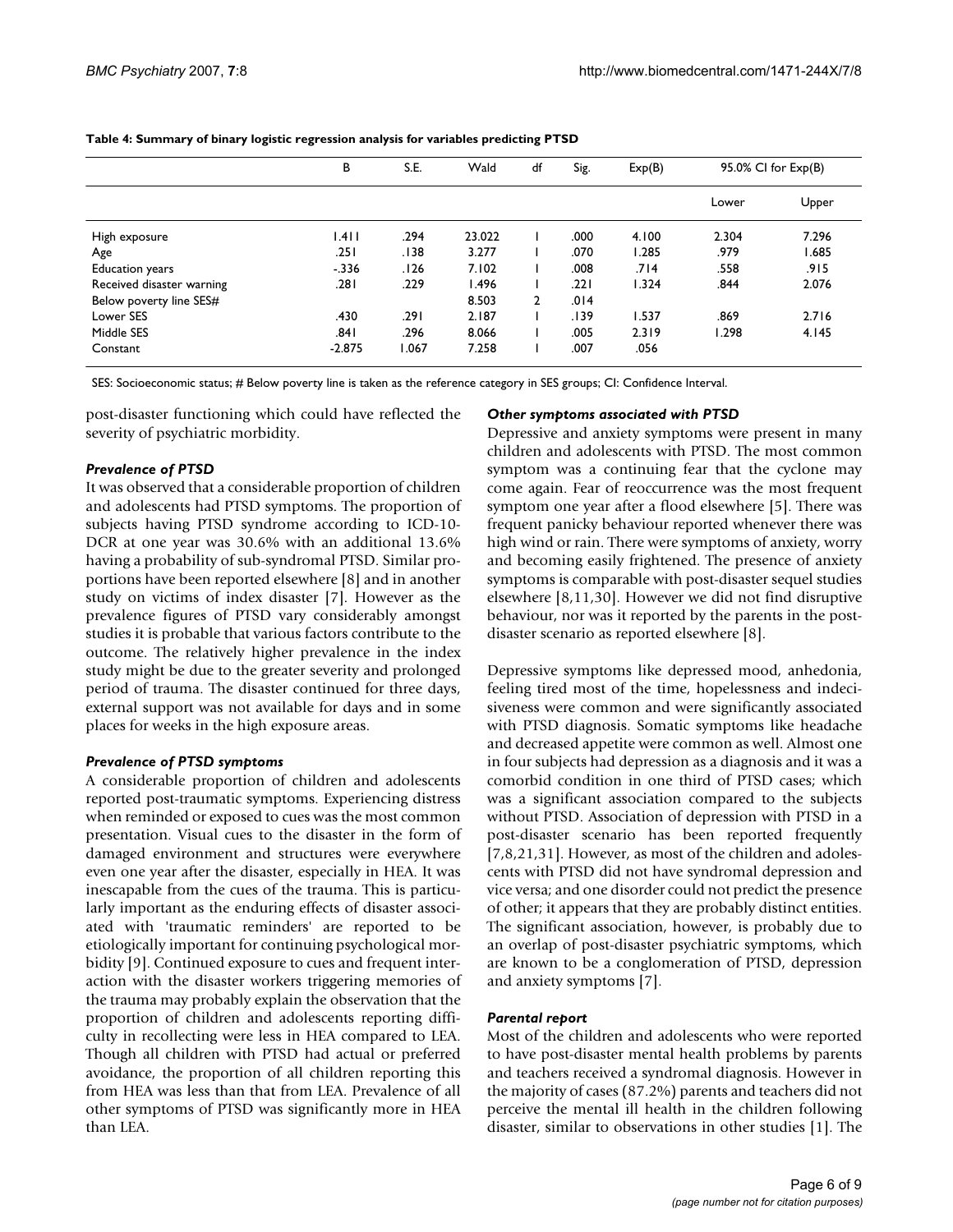observation that parents often do not 'see' the suffering in their children suggests the need for public education on post-disaster psychiatric sequel and active screening of the vulnerable population.

#### *Vulnerability factors*

#### *Gender*

A greater percentage of female children were affected than males, however the difference was not statistically significant. It has been reported that female gender is more vulnerable in many studies [14,16,32,33]; however there are other studies who have failed to observe gender differences [5,34]. It is suggested that gender difference, if existent, may depend upon various factors, and may get obliterated by higher exposure to trauma [21].

# *Age*

It is known that age at exposure to the traumatic event mediates the prevalence of PTSD [35,36]. Subjects with PTSD had lower mean age than those without the diagnosis. In the age groups, 11–13 year-olds were more vulnerable. After Hurricane Hugo preadolescents were reported to be more likely to have PTSD [2]. However in contrast, prevalence of PTSD in adolescents after Hurricane Andrew increased with age [4]. There is a suggestion that cognitive immaturity may protect the younger children from appreciating the implications of the disaster [19]. However, it could be possible that very young children may not be able to verbalize their feelings; or the manifestation may be different due to developmental stage. Differences in post-disaster psychological responses have been reported across a broad spectrum of developmental stages in children [37]. The lower prevalence in older adolescents may be due to factors like greater resilience or coping strategies compared to that of younger ones, however this issue was not specifically studied.

## *Education*

Our study suggested that children up to class 5 educational level were more vulnerable than those in higher classes. Their mean age was 10.5 years which corresponds to the increased vulnerability of preadolescents. Similar findings have been reported following Hurricane Hugo [2]. Higher educational level may itself be protective, besides increased age; however this issue may need further study.

## *Socioeconomic status*

There was a significant relationship between SES and prevalence of PTSD. It was highest in the middle SES followed by lower and least in those who were below poverty line. Similar finding has been reported in victims of supercyclone from other areas [7]. It is understandable that the economic impact on the middle SES families was greatest amongst the groups; and adjustment after losing almost everything was appreciably difficult for this group [7,26]. The link between resource loss and stress making people vulnerable to psychological disorder is well established [38,39].

# *Disaster warning*

Interestingly more children with PTSD reported having prior information about the super-cyclone. There is a report of existence of a mild but prevalent PTSD-like reaction from exposure to a prediction of disaster [40]. As trait anxiety has been found to be a risk for the development of severe post-traumatic reactions [41], role of state anxiety before disasters contributing to post-disaster symptomatology may be explored. It is worth studying the relation of disaster warnings, anticipatory stress reactions and vulnerability of development of PTSD. This may provide insights into the development of methods for providing support to children during disaster warnings.

# *Degree of exposure to disaster*

Significantly more children and adolescents from HEA had PTSD. However as the disaster related damages, stay in shelters, death in family, and degree of fear during super-cyclone were comparable amongst children with or without PTSD; it suggested the probability of other factors predicting the outcome. Intensity of the exposure to the disaster and experience of post-trauma adversities could be some of them. In these accounts, children and adolescents in HEA had the worse experience. In addition to significantly more children reporting damage to home, displacement, stay in shelters, death in family, and extreme degree of fear compared to those in low exposure; there were considerable post-disaster adversities. Relief and external support could not reach them for days and in some places weeks after the super-cyclone. The victims in HEA suffered a prolonged period of helplessness with no contact with the outside world, starvation, no shelter and physical hardships. It is known that the degree of exposure, extent of loss of family members [13,15], accumulation of multiple stressors [16-18] and coexisting adverse circumstances [19] increase the vulnerability. In addition, PTSD symptoms are known to be significantly related to the proximity to the epicenter, exposure to threat [32] and severity of disaster [33]. These factors were more appreciable in children in HEA.

## *Determinants of PTSD*

Binary logistic analysis suggested that high exposure, lower educational level and middle SES were significant determinants of PTSD as an outcome following the supercyclone. Higher exposure to the disaster has been well established to be predictive of PTSD in children and adolescents following disasters [6,32,33,41]. Though many studies suggested female gender being more vulnerable [2,6,16,33,41] and in our study more number of females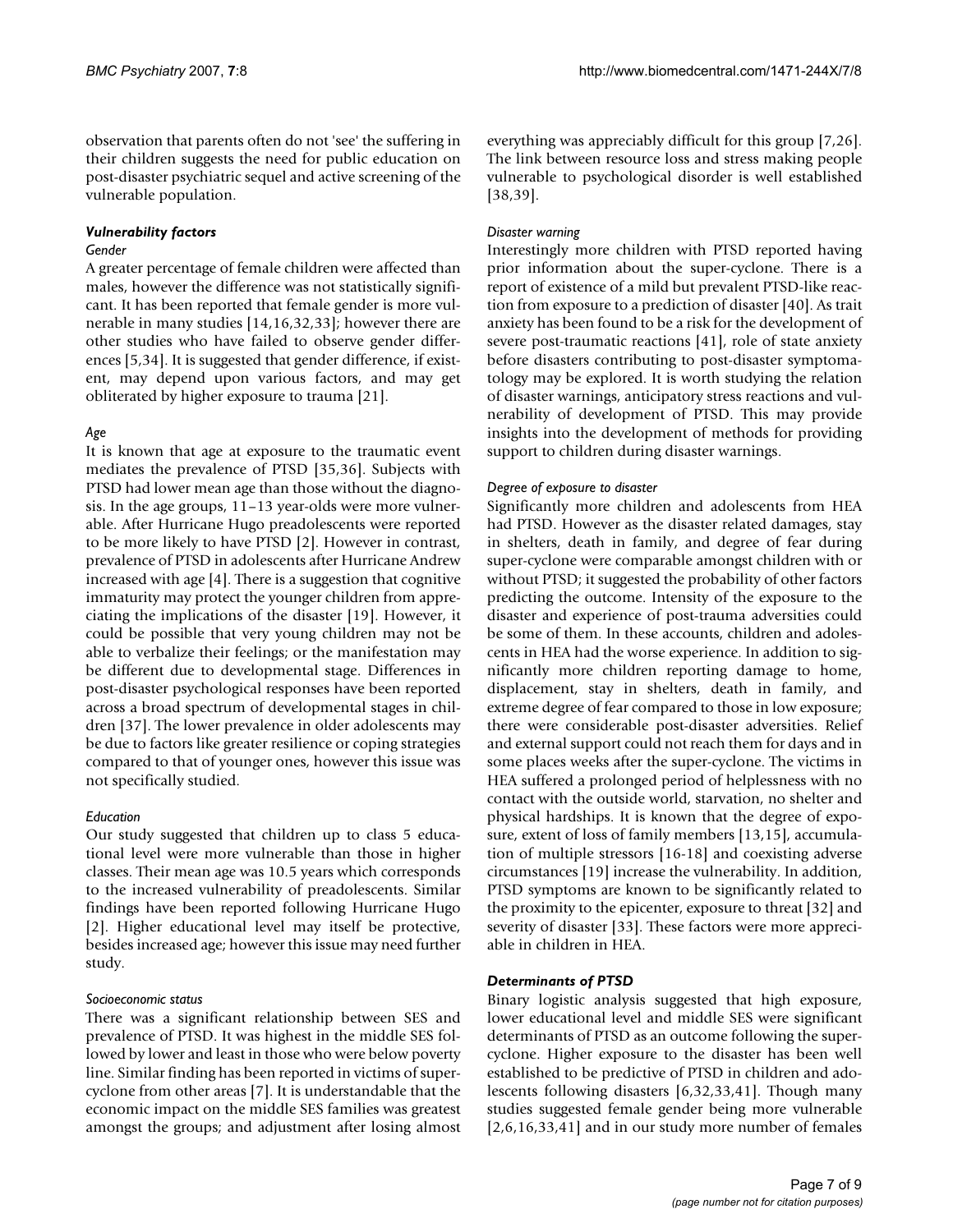were affected; gender could not significantly predict the outcome. Children and adolescents who had PTSD in our study had slightly but significantly lower age compared to those without, but it did not appear to be independently contributing to the outcome, unlike reports of many studies [2,33,41]. However lower educational level, with an obvious confounding factor of lower age, has been found to be a determinant of PTSD in regression analysis.

# **Conclusion**

The study clinically validated the presence of PTSD syndrome in children and adolescents one year after the super-cyclone in Orissa. A considerable proportion of children and adolescents exhibited post-traumatic symptoms, and almost one third could be diagnosed as having PTSD by ICD-10-DCR criteria. Parents and teachers could identify mental health problems only in a small proportion of children and adolescents with syndromal diagnosis. High exposure, lower educational level and middle socioeconomic status were significant determinants of PTSD. It appears that PTSD in children and adolescents can go unnoticed even following disasters and reach an epidemic proportion. Systematic clinical screening may provide the information required for the disaster mental health programme.

## **Competing interests**

The author(s) declare that they have no competing interests.

## **Authors' contributions**

NK conceptualized, wrote protocol, collected and analyzed data, wrote the manuscript. HK translated the protocol and questionnaires to Oriya, helped in the design and coordination; all authors were involved in the study in affected areas, collected data, read and approved the final manuscript.

## **Acknowledgements**

Quality of Life Research and Development Foundation supported the research programme. The authors thank Prof BN Misra, Head of Mental Health Institute, SCB Medical College, Cuttack, Orissa for help in conducting the study, and all the participating children, parents, teachers and schools for their cooperation.

#### **References**

- 1. American Academy of Child and Adolescent Psychiatry: **[Practice](http://www.ncbi.nlm.nih.gov/entrez/query.fcgi?cmd=Retrieve&db=PubMed&dopt=Abstract&list_uids=9785726) [parameters for the assessment and treatment of post-trau](http://www.ncbi.nlm.nih.gov/entrez/query.fcgi?cmd=Retrieve&db=PubMed&dopt=Abstract&list_uids=9785726)matic stress disorder in children and adolescents. Judith A [Cohen, principal author.](http://www.ncbi.nlm.nih.gov/entrez/query.fcgi?cmd=Retrieve&db=PubMed&dopt=Abstract&list_uids=9785726)** *J Am Acad Child Adolesc Psychiatry* 1998, **37(10 Suppl):**4S-26S.
- 2. Shannon MP, Lonigan CJ, Finch AJ Jr, Taylor CM: **[Children exposed](http://www.ncbi.nlm.nih.gov/entrez/query.fcgi?cmd=Retrieve&db=PubMed&dopt=Abstract&list_uids=8138525) [to disaster: I. Epidemiology of post-traumatic symptoms and](http://www.ncbi.nlm.nih.gov/entrez/query.fcgi?cmd=Retrieve&db=PubMed&dopt=Abstract&list_uids=8138525) [symptom profiles.](http://www.ncbi.nlm.nih.gov/entrez/query.fcgi?cmd=Retrieve&db=PubMed&dopt=Abstract&list_uids=8138525)** *J Am Acad Child Adolesc Psychiatry* 1994, **33(1):**80-93.
- 3. Roussos A, Goenjian AK, Steinberg AM, Sotiropoulou C, Kakaki M, Kabakos C, Karagianni S, Manouras V: **[Posttraumatic stress and](http://www.ncbi.nlm.nih.gov/entrez/query.fcgi?cmd=Retrieve&db=PubMed&dopt=Abstract&list_uids=15741470) [depressive reactions among children and adolescents after](http://www.ncbi.nlm.nih.gov/entrez/query.fcgi?cmd=Retrieve&db=PubMed&dopt=Abstract&list_uids=15741470) [the 1999 earthquake in Ano Liosia, Greece.](http://www.ncbi.nlm.nih.gov/entrez/query.fcgi?cmd=Retrieve&db=PubMed&dopt=Abstract&list_uids=15741470)** *Am J Psychiatry* 2005, **162(3):**530-537.
- 4. Garrison CZ, Bryant ES, Addy CL, Spurrier PG, Freedy JR, Kilpatrick DG: **Posttraumatic stress disorder in adolescents after Hur-<br>
<b>ricane Andrew.** | Am Acad Child Adolesc Psychiatry 1995, **[ricane Andrew.](http://www.ncbi.nlm.nih.gov/entrez/query.fcgi?cmd=Retrieve&db=PubMed&dopt=Abstract&list_uids=7559314)** *J Am Acad Child Adolesc Psychiatry* 1995, **34(9):**1193-1201.
- 5. Earls F, Smith E, Reich W, Jung KG: **[Investigating psychopatholog](http://www.ncbi.nlm.nih.gov/entrez/query.fcgi?cmd=Retrieve&db=PubMed&dopt=Abstract&list_uids=3343213)[ical consequences of a disaster in children: a pilot study](http://www.ncbi.nlm.nih.gov/entrez/query.fcgi?cmd=Retrieve&db=PubMed&dopt=Abstract&list_uids=3343213) [incorporating a structured diagnostic interview.](http://www.ncbi.nlm.nih.gov/entrez/query.fcgi?cmd=Retrieve&db=PubMed&dopt=Abstract&list_uids=3343213)** *J Am Acad Child Adolesc Psychiatry* 1988, **27:**90-95.
- 6. Garrison CZ, Weinrich MW, Hardin SB, Weinrich S, Wang L: **[Post](http://www.ncbi.nlm.nih.gov/entrez/query.fcgi?cmd=Retrieve&db=PubMed&dopt=Abstract&list_uids=8213756)[traumatic stress disorder in adolescents after a hurricane.](http://www.ncbi.nlm.nih.gov/entrez/query.fcgi?cmd=Retrieve&db=PubMed&dopt=Abstract&list_uids=8213756)** *Am J Epidemiol* 1993, **138(7):**522-530.
- 7. Kar N, Bastia BK: **Post-traumatic stress disorder, depression and generalised anxiety disorder in adolescents after a natural disaster: a study of comorbidity.** *Clinical Practice and Epidemiology in Mental Health* 2006, **2:**17.
- 8. Asarnow J, Glynn S, Pynoos RS, Nahum J, Guthrie D, Cantwell DP, Franklin B: **[When the earth stops shaking: earthquake seque](http://www.ncbi.nlm.nih.gov/entrez/query.fcgi?cmd=Retrieve&db=PubMed&dopt=Abstract&list_uids=10434494)[lae among children diagnosed for pre-earthquake psychopa](http://www.ncbi.nlm.nih.gov/entrez/query.fcgi?cmd=Retrieve&db=PubMed&dopt=Abstract&list_uids=10434494)[thology.](http://www.ncbi.nlm.nih.gov/entrez/query.fcgi?cmd=Retrieve&db=PubMed&dopt=Abstract&list_uids=10434494)** *J Am Acad Child Adolesc Psychiatry* 1999, **38(8):**1016-1023.
- 9. Shaw JA, Applegate B, Schorr C: **[Twenty-one-month follow-up](http://www.ncbi.nlm.nih.gov/entrez/query.fcgi?cmd=Retrieve&db=PubMed&dopt=Abstract&list_uids=8714325) [study of school-age children exposed to Hurricane Andrew.](http://www.ncbi.nlm.nih.gov/entrez/query.fcgi?cmd=Retrieve&db=PubMed&dopt=Abstract&list_uids=8714325)** *J Am Acad Child Adolesc Psychiatry* 1996, **35(3):**359-364.
- 10. Green BL, Korol M, Grace MC, Vary MG, Leonard AC, Gleser GC, Smitson-Cohen S: **[Children and disaster: age, gender, and](http://www.ncbi.nlm.nih.gov/entrez/query.fcgi?cmd=Retrieve&db=PubMed&dopt=Abstract&list_uids=1757444) [parental effects on PTSD symptoms.](http://www.ncbi.nlm.nih.gov/entrez/query.fcgi?cmd=Retrieve&db=PubMed&dopt=Abstract&list_uids=1757444)** *J Am Acad Child Adolesc Psychiatry* 1991, **30(6):**945-951.
- 11. Karakaya I, Agaoglu B, Coskun A, Sismanlar SG, Yildiz Oc O: **[The](http://www.ncbi.nlm.nih.gov/entrez/query.fcgi?cmd=Retrieve&db=PubMed&dopt=Abstract&list_uids=15622505) [symptoms of PTSD, depression and anxiety in adolescent](http://www.ncbi.nlm.nih.gov/entrez/query.fcgi?cmd=Retrieve&db=PubMed&dopt=Abstract&list_uids=15622505) students three and a half years after the Marmara earth[quake.](http://www.ncbi.nlm.nih.gov/entrez/query.fcgi?cmd=Retrieve&db=PubMed&dopt=Abstract&list_uids=15622505)** *Turk Psikiyatri Derg* 2004, **15(4):**257-263.
- Kar N, Jagadisha , Murali N: Post-traumatic stress disorder in **children following disaster.** *Kerala Journal of Psychiatry* 2001, **16(2):**7-14.
- 13. Amaya-Jackson L: **Posttraumatic stress disorder in children and adolescents.** In *Kaplan and Sadock's Comprehensive Textbook of Psychiatry* 7th edition. Edited by: Sadock B, Sadock V. Philadelphia: Lippincott Williams and Wilkins; 2000:2763-2769.
- 14. Goenjian AK, Karayan I, Pynoos RS, Minassian D, Najarian LM, Steinberg AM, Fairbanks LA: **[Outcome of psychotherapy among](http://www.ncbi.nlm.nih.gov/entrez/query.fcgi?cmd=Retrieve&db=PubMed&dopt=Abstract&list_uids=9090342)** [early adolescents after trauma.](http://www.ncbi.nlm.nih.gov/entrez/query.fcgi?cmd=Retrieve&db=PubMed&dopt=Abstract&list_uids=9090342) **154(4):**536-542.
- 15. Foy DW, Madvig BT, Pynoos RS, Camilleri AJ: **Etiologic factors in the development of posttraumatic stress disorder in children and adolescents.** *Journal of School Psychology* 1996, **34:**133-145.
- 16. Elklit A: **[Victimization and PTSD in a Danish national youth](http://www.ncbi.nlm.nih.gov/entrez/query.fcgi?cmd=Retrieve&db=PubMed&dopt=Abstract&list_uids=11837407) [probability sample.](http://www.ncbi.nlm.nih.gov/entrez/query.fcgi?cmd=Retrieve&db=PubMed&dopt=Abstract&list_uids=11837407)** *J Am Acad Child Adolesc Psychiatry* 2002, **41(2):**174-181.
- 17. Neuner F, Schauer E, Catani C, Ruf M, Elbert T: **[Post-tsunami](http://www.ncbi.nlm.nih.gov/entrez/query.fcgi?cmd=Retrieve&db=PubMed&dopt=Abstract&list_uids=16789000) [stress: a study of posttraumatic stress disorder in children](http://www.ncbi.nlm.nih.gov/entrez/query.fcgi?cmd=Retrieve&db=PubMed&dopt=Abstract&list_uids=16789000) [living in three severely affected regions in Sri Lanka.](http://www.ncbi.nlm.nih.gov/entrez/query.fcgi?cmd=Retrieve&db=PubMed&dopt=Abstract&list_uids=16789000)** *J Trauma Stress* 2006, **19(3):**339-347.
- 18. Neuner F, Schauer M, Karunakara U, Klaschik C, Robert C, Elbert T: **[Psychological trauma and evidence for enhanced vulnerabil](http://www.ncbi.nlm.nih.gov/entrez/query.fcgi?cmd=Retrieve&db=PubMed&dopt=Abstract&list_uids=15504233)ity for posttraumatic stress disorder through previous [trauma among West Nile refugees.](http://www.ncbi.nlm.nih.gov/entrez/query.fcgi?cmd=Retrieve&db=PubMed&dopt=Abstract&list_uids=15504233)** *BMC Psychiatry* 2004, **4:**34.
- 19. Hoare P: **Emotional disorders.** In *Essential Child Psychiatry* Edinburgh: Churchill Livingstone; 1993:111-131.
- 20. Marsella AJ, Christopher MA: **[Ethnocultural consideration in dis](http://www.ncbi.nlm.nih.gov/entrez/query.fcgi?cmd=Retrieve&db=PubMed&dopt=Abstract&list_uids=15325491)[asters: an overview of research, issues, and directions.](http://www.ncbi.nlm.nih.gov/entrez/query.fcgi?cmd=Retrieve&db=PubMed&dopt=Abstract&list_uids=15325491)** *Psychiatric Clinics of North America* 2004, **27:**521-539.
- 21. Goenjian AK, Pynoos RS, Steinberg AM, Najarian LM, Asarnow JR, Karayan I, Ghurabi M, Fairbanks LA: **[Psychiatric comorbidity in](http://www.ncbi.nlm.nih.gov/entrez/query.fcgi?cmd=Retrieve&db=PubMed&dopt=Abstract&list_uids=7559312) [children after the 1988 earthquake in Armenia.](http://www.ncbi.nlm.nih.gov/entrez/query.fcgi?cmd=Retrieve&db=PubMed&dopt=Abstract&list_uids=7559312)** *J Am Acad Child Adolesc Psychiatry* 1995, **34(9):**1174-1184.
- 22. Patel V: **Culture and mental health consequences of trauma.** *Indian Journal of Social Work* 2000, **61:**619-630.
- 23. Mehta K, Vankar G, Patel V: **[Validity of the construct of post](http://www.ncbi.nlm.nih.gov/entrez/query.fcgi?cmd=Retrieve&db=PubMed&dopt=Abstract&list_uids=16319414)[traumatic stress disorder in a low-income country. Interview](http://www.ncbi.nlm.nih.gov/entrez/query.fcgi?cmd=Retrieve&db=PubMed&dopt=Abstract&list_uids=16319414) [study of women in Gujarat, India.](http://www.ncbi.nlm.nih.gov/entrez/query.fcgi?cmd=Retrieve&db=PubMed&dopt=Abstract&list_uids=16319414)** *Br J Psychiatry* 2005, **187:**585-586.
- 24. Murali N, Kar N, Jagadisha : **Recognition and clinical assessment of childhood PTSD.** *Indian Journal of Psychiatry* 2002, **44(1):**82-83.
- 25. Schwarz E, Perry BD: **[The post-traumatic response in children](http://www.ncbi.nlm.nih.gov/entrez/query.fcgi?cmd=Retrieve&db=PubMed&dopt=Abstract&list_uids=7937362) [and adolescents.](http://www.ncbi.nlm.nih.gov/entrez/query.fcgi?cmd=Retrieve&db=PubMed&dopt=Abstract&list_uids=7937362)** *Psychiatric Clinics of North America* 1994, **17:**311-326.